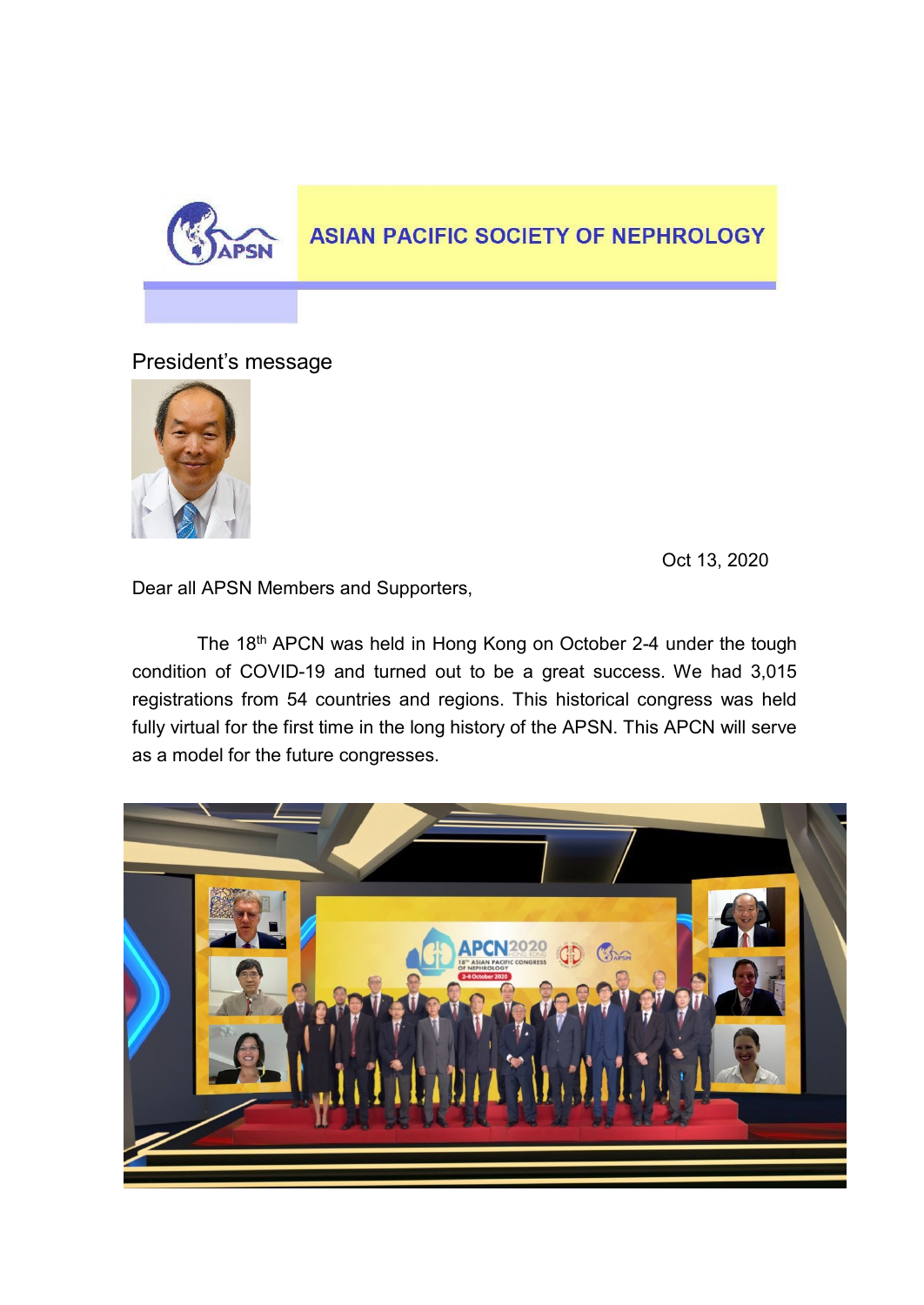I would like to express my deepest gratitude to Sydney Tang, Congress President, CC Szeto and Katherine Barraclough, Program Chairs, all the members of the steering committee, all the members of the program committee, and all the members of the APCN office for setting up this wonderful congress. I would also like to thank all the attendees and the speakers. Last but not least, I would like to thank Yuk-lun Cheng and the Hong Kong Society of Nephrology, the hosting society, for their indispensable support to this historical congress.

Especially because this is the COVID-19 era, it is very important to keep international communications intact. The next APCN will be held on August 18- 22, 2021 in Pattaya, Thailand, with Kriengsak Vareesangthip as the congress chair. Surasak Kantachuvesiri, Pongsathorn Gojaseni, Muh-Geot Wong and Hyeong-Cheon Park are serving as Program Co-Chairs for the 19<sup>th</sup> APCN.











Vareesangthip Kantachuvesiri Gojaseni Park Wong

Kriengsak Surasak Pongsathorn Hyeong-Cheon Muh-Geot

The APSN committee established the recommendations for proper use of HIF-PH inhibitors, and Desmond Yap reported the recommendations at the APCN. Adrien Liew and his team of the APSN also established "APSN Clinical Practice Guideline on Diabetic Kidney Disease", which was reported by Adrian Liew at the APCN in Hong Kong. They will be published in "Nephrology", the official journal of APSN, soon.





Desmond Yap **Adrian Liew and the APSN DKD** quideline team